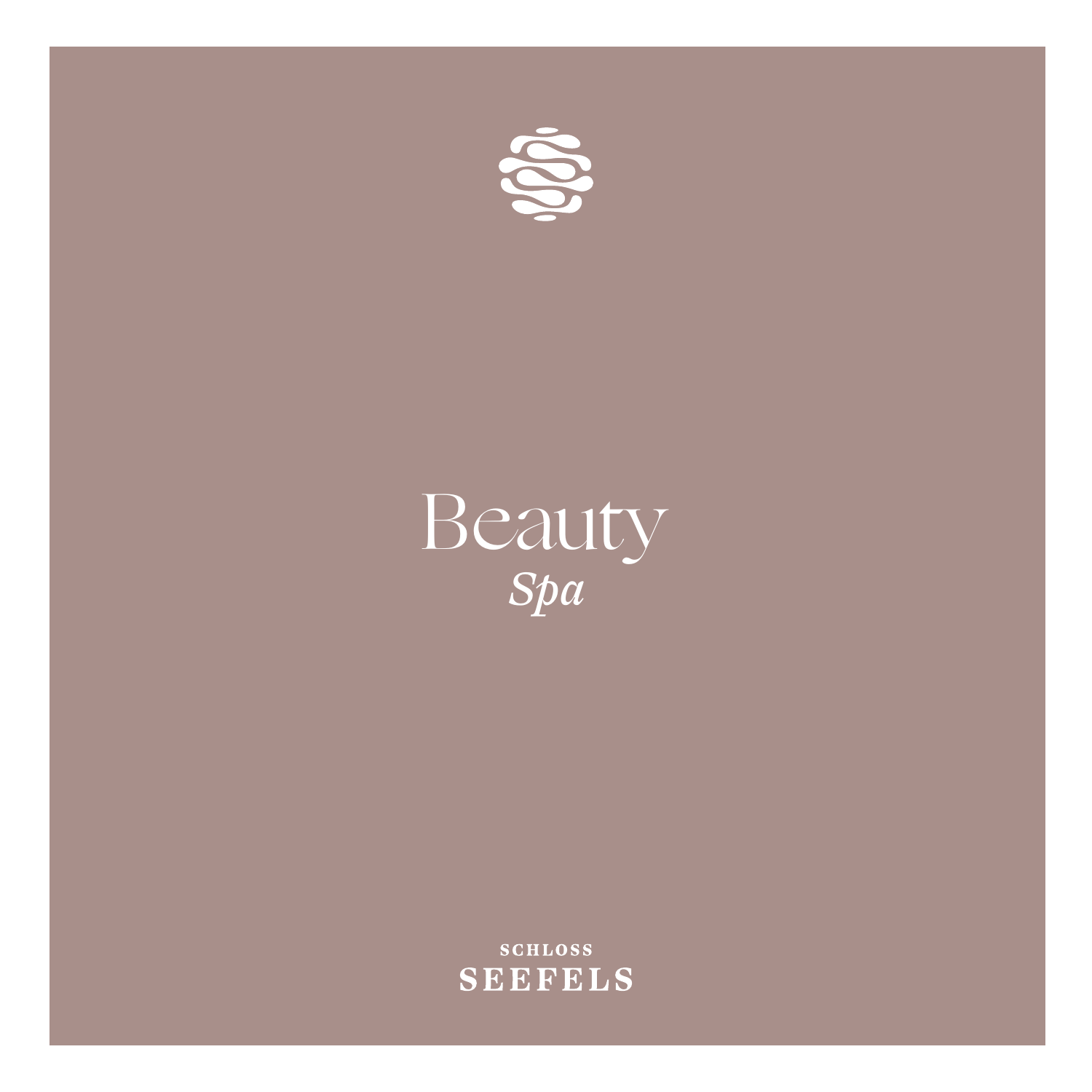# Beauty & Spa

**Opening times** Daily from 9:00 until 20:00

### **Appointments**

To make an appointment, please call +43 4272 2377 960 or email spa@seefels.at. At the hotel, you can dial extension 960.

**Öffnungszeit** Täglich von 9 bis 20 Uhr

# **Termine**

Für die Terminvereinbarung wählen Sie bitte +43 4272 2377 960 oder schreiben eine E-Mail an spa@seefels.at . Im Hotel wählen Sie die DW 960.

# entspannen & aufblühen

Im Seefels-Spa am Platz an der Sonne blühen Sie auf. Sie betreten ein Bisazza-Meer von Blumen aus kleinen Glasmosaikfliesen und fühlen sich umgeben von Gummibäumen und Yucca-Palmen.

So beeindruckend wie die Natur, die wir für Sie vom prachtvoll angelegten, 30.000 m2 privaten Schlossgarten ins Spa hereinholen, sind auch die Treatments, Facials, Massagen und klassischen Angebote von unserem Spa & Beauty-Team, das voller Kompetenz, Harmonie und Empathie glänzt – so golden wie die kunstvollen Bisazza-Säulen im Spa.

Gerne stehen wir Ihnen beratend zur Seite und treffen mit Ihnen gemeinsam die beste Wahl für die auf Ihren Körper, Ihre Haut und Ihre Bedürfnisse abgestimmte Wohlfühl-Behandlung. Wir freuen uns, Sie verwöhnen zu dürfen.

Ihr Spa- & Beauty-Team

### **Enjoy & bloom**

You are sure to bloom with a seat in the sun at the Seefels Spa. You will enter a Bisazza sea of flowers made from small glass mosaic tiles and feel yourself surrounded by rubber plants and Yucca palms.

The impressive nature brought into the spa from the magnificent 30,000 m2 private Schloss gardens is rivalled by the impressive treatments, facials, massages and classic offers provided by our spa & beauty team who radiate with competence, harmony and empathy – as golden as the Bisazza columns in the spa.

We are always on hand to advise and work with you to find the best choice of well-being treatment adapted to your body, skin and requirements. We look forward to pampering you!

The spa & beauty team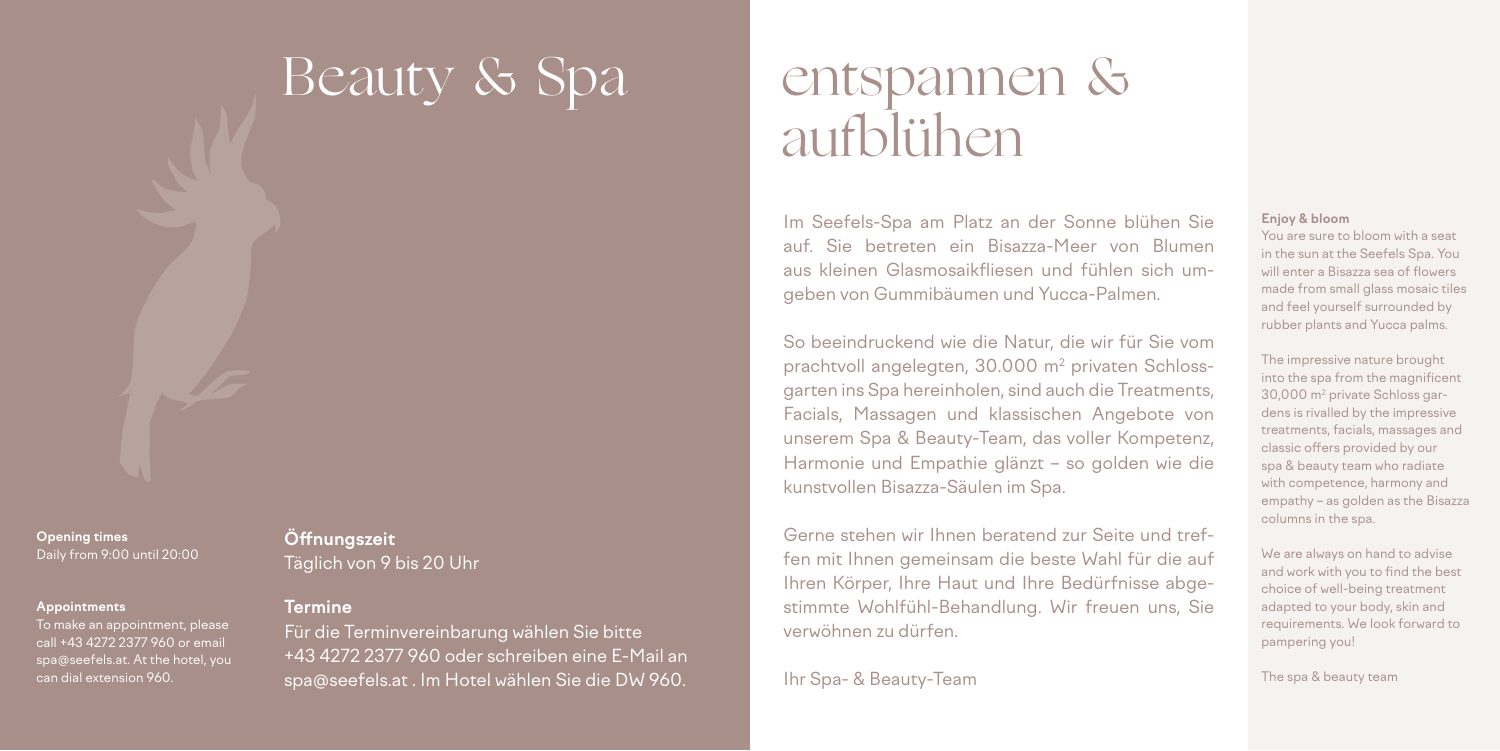# Spa-Etikette

# Phyto-Aromatic

### **Spa etiquette**

Please arrive for your arranged appointment on time, otherwise your treatment time will be shortened accordingly if you are late.

Spa appointments can be cancelled free-of-charge up to 24 hours before the start of the treatment. In the event of a late cancellation, please note that the full cost of the treatment will be charged.

If you wish to tailor a treatment to your personal requirements, please let us know in advance what is particularly important for you and whether you have any personal health-related restrictions.

To ensure that you can relax and bloom to the full in complete peace and quiet, we ask our guests to turn off any mobile phones or other technical devices or to switch them onto silent.

Bitte kommen Sie rechtzeitig zu Ihrem Wunschtermin, da sich Ihre Behandlungszeit bei Verspätung entsprechend der Wartezeit verkürzt.

Spa-Termine können bis 24 Stunden vor Behandlungsbeginn kostenfrei storniert werden. Danke für Ihr Verständnis, dass wir bei kurzfristigerer Absage die Behandlungskosten verrechnen.

Für die Abstimmung der Behandlungen auf Ihre persönlichen Wünsche teilen Sie uns bitte vorab mit, was Ihnen besonders wichtig ist und ob es von Ihrer Seite her gesundheitliche Einschränkungen gibt.

Um die Entspannung in voller Blüte bei gänzlicher Ruhe genießen zu können, bitten wir unsere Gäste, Mobiltelefone und technische Geräte auszuschalten oder in den Lautlos-Modus zu stellen.

Für allerhöchste Produktqualität und Effektivität ist Sisley weltberühmt. Die renommierte Marke profitiert vom einzigartigen "Know-how" im Umgang mit ätherischen Ölen und pflanzlichen Aktivstoffen. Die Phyto-Aromatic Treatments garantieren die außergewöhnlichen, ganzheitlichen Vorteile und das sinnliche Erleben der Aromachologie.

Unterschiedliche Behandlungen versprechen nicht nur Genuss, sondern schnelle und deutliche Resultate für jede Haut und jeden Anspruch. Jedes Element der Behandlungen besteht aus verschiedenen, raffinierten Massage-Methoden, die aufgrund ihrer enorm entspannenden Wirkung und ihrer besonderen Fähigkeit, das Eindringen der kostbaren Aktivstoffe der Sisley-Produkte zu unterstützen, ausgewählt wurden.

Entdecken Sie durch die Phyto-Aromatic Treatments das einzigartige Universum des botanischen Hautpflege-Spezialisten Sisley.

Sisley is world-renowned for its top product quality and effectiveness. The renowned brand benefits from unique 'expertise' in using essential and plant-based active ingredients. The phyto-aromatic treatments guarantee some exceptional, holistic benefits and the sensual experience of aromachology.

**sislev** 

Different treatments promise enjoyment as well as fast and significant results for any skin type and any requirement. Every element of the treatments consists of differing, refined massage methods which have been selected due to their extremely relaxing effects and their special ability to aid the skin's absorption of the exquisite active ingredients contained in the Sisley products.

Discover the unique universe of botanical skincare specialist Sisley through these phyto-aromatic treatments.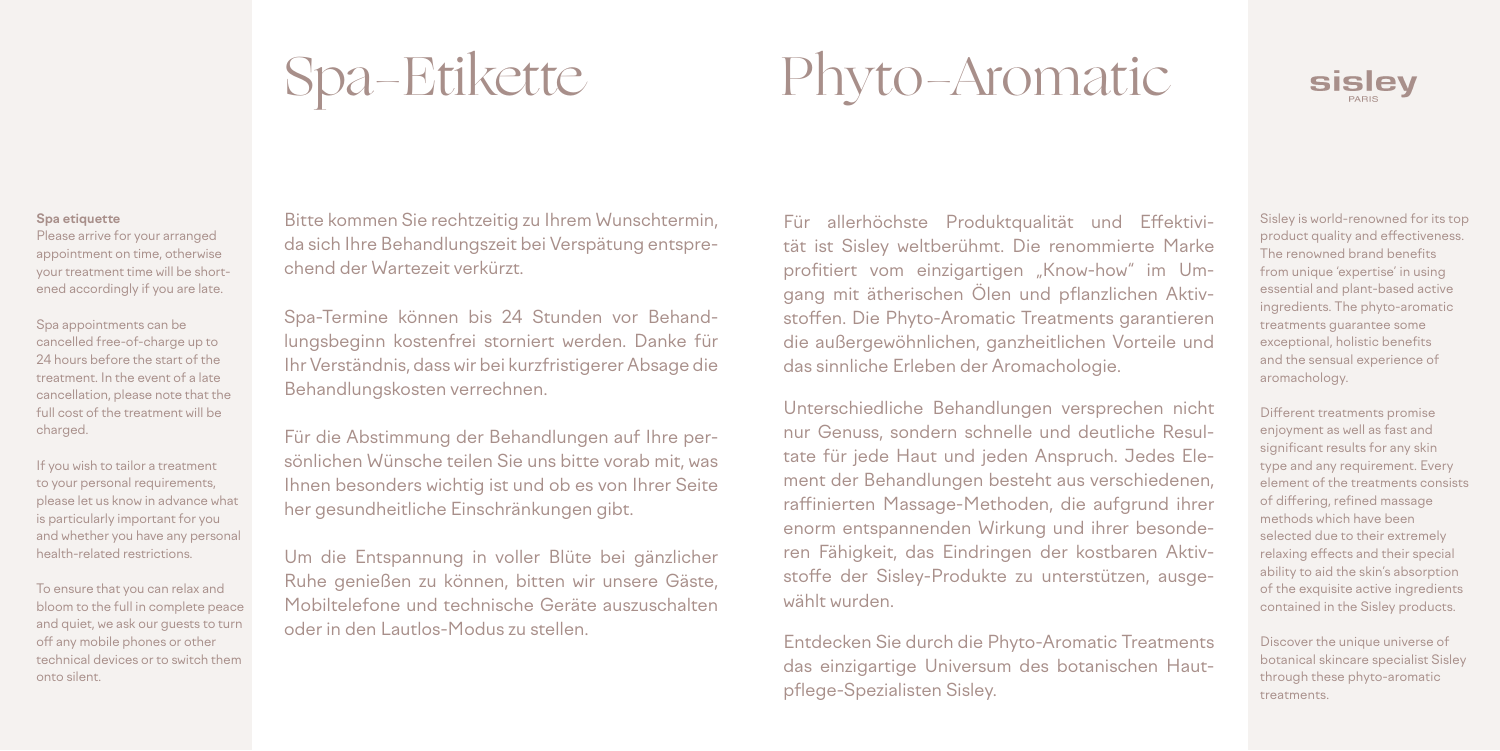# Facials

**Expert Phyto-Aromatic Treatments** 60 Min 130

### HYDRATING

Specially created for dry skin. This facial treatment will leave your skin as fresh and soft as a petal.

### RADIANCE

This treatment is a must before a party or to eradicate signs of tiredness. The effects are immediately visible – and your skin will be left radiant and free from any signs of stress.

### NOURISHING

With a rich and smooth feel. This treatment was developed to effectively treat dry skin. It provides intensive nourishment and care and leaves your skin feeling comfortable and relaxed.

# HYDRATING

Speziell für die feuchtigkeitsarme Haut kreiert. Diese Gesichtsbehandlung macht Ihre Haut frisch und weich wie ein Blütenblatt.

# RADIANCE

Vor einer Party oder um Müdigkeitserscheinungen auf der Haut zu entfernen, ist diese Behandlung ein Muss! Die Effekte sind sofort spürbar – Ihre Haut strahlt und Stress ist nicht mehr sichtbar.

## NOURISHING

Reichhaltig und geschmeidig machend. Diese Behandlung wurde entwickelt, um trockene Haut effektiv zu behandeln. Intensiv vorsorgend und pflegend erhält Ihre Haut Komfort und Entspannung zurück.

## RESTORATIVE

Ein wertvoller Moment der Entspannung für gestresste oder gereizte Haut. Diese sanfte Behandlung beruhigt Ihre Haut, sorgt für Vitalität und Komfort.

## PURIFYING

Entwickelt für eine Misch- bis fettige Haut oder Unreinheiten, wird Ihre Haut intensiv gereinigt, während der Feuchtigkeitsgehalt bewahrt wird. Die Poren werden verfeinert, die Haut geklärt und ebenmäßiger. Der Teint wird erfrischt und strahlender.

# PLUMPING

Eine duftende und sinnliche Reise mitten ins Herz der geheimnisvollen schwarzen Rose. Dieses Treatment erweckt die Ausstrahlung und Schönheit einer glatteren Haut voller Vitalität. Der Teint ist leuchtend, die Haut wirkt aufgepolstert und gewinnt wieder an Zartheit.

## FOR MEN

Ausschließlich für Männer entwickelt, bietet diese Behandlung Momente der Entspannung dank eines ganz bestimmten Rituals. Es kombiniert die Effizienz mit dem Wohlbefinden einer durchfeuchteten und belebten Haut und hinterlässt diese frei von Müdigkeitserscheinungen und Stress.

### RESTORATIVE

A precious moment of relaxation for stressed or irritated skin. This gentle treatment soothes the skin and provides enhanced vitality and comfort.

## PURIFYING

Developed for a mix of medium to greasy skin or skin impurities, your skin will be intensively cleansed while preserving its moisture content. Pores are reduced and the skin is left looking clearer and more even. The complexion appears refreshed and radiant.

### PLUMPING

A fragrant and sensual journey to the heart of the mysterious black rose. This treatment awakens the radiance and beauty of a smoother skin packed with vitality. The complexion is vibrant and the skin is plumped up, regaining its softness.

#### FOR MEN

Developed exclusively for men, this treatment offers moments of relaxation based on a specific ritual. It combines the efficiency of well-being with moisturised and invigorated skin, leaving it free from signs of stress and tiredness.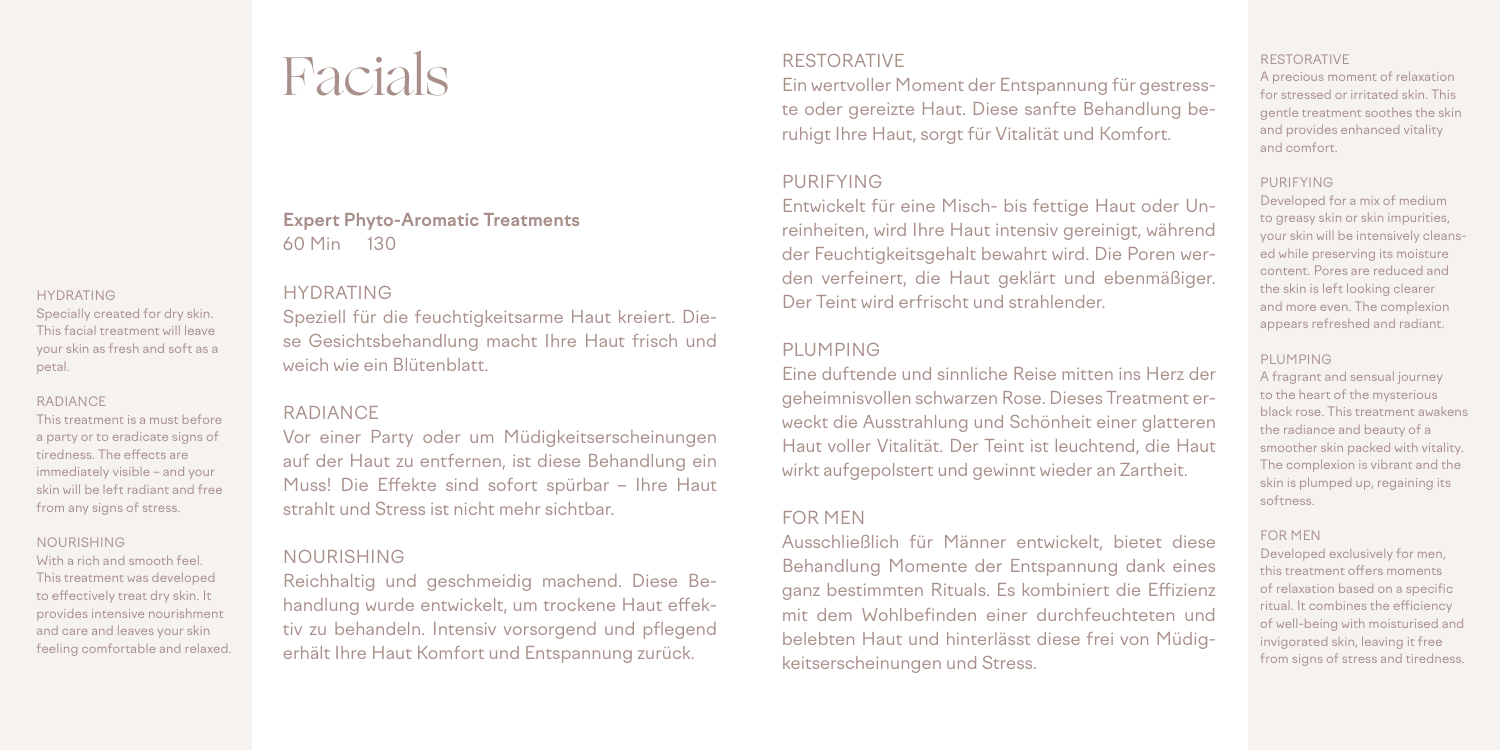# Facials

# Beauty Basics

**Anti-Aging Phyto-Aromatic Treatment**  90 Min 190

Over an unforgettable 90 minutes, Sisley offers all the benefits of the 10 years of research invested in Sisleÿa Anti-Age. The result of this knowledge is a treatment which leaves your skin capable of functioning like youthful skin again, based on a highly developed process. Fine lines and wrinkles are smoothed out, the epidermis becomes firmer and more resilient and looks visibly more youthful.

The treatment is available in 3 versions:

• Normal skin

SISLEŸA

- Dry to very dry skin
- Medium to greasy skin

# SISLEŸA

In 90 Minuten, die unvergesslich sind, bietet Ihnen Sisley alle Vorteile einer 10-jährigen Forschung, die nötig war, um Sisleÿa Anti-Age zu entwickeln. Dieses Wissen vollendet sich in einer Behandlung, die in einem hoch entwickelten Verfahren Ihre Haut wieder in die Lage versetzt, wie eine junge Haut zu funktionieren. Feine Linien und Fältchen werden geglättet, die Epidermis ist straffer, fester, widerstandsfähiger und sieht sichtbar jünger aus.

Diese Behandlung gibt es in 3 Versionen:

- normale Haut
- trockene bis sehr trockene Haut
- Misch- bis fettige Haut

| <b>Augenbrauen fassonieren 22</b> |     |
|-----------------------------------|-----|
| Augenbrauen färben                | -22 |
| Wimpern färben                    | -22 |

**Perfekter Augenblick**  40 Min 65 Augenbrauen färben und fassonieren, Wimpern färben, Augenmaske und -pflege

**Relaxed & Beautiful**

60 Min 125 Entspannende Rücken- und Nackenmassage, Quick Facial (Abreinigung, Gesichtsmassage mit Maske und Abschlusspflege)

**Eyebrow shaping Eyebrow tint Eyelash tint** 

**Eye definition**  Eyebrow shaping and tinting, eyelash tinting, mask and final care product

**Relaxed & Beautiful** Relaxing back and neck massage, Quick facial (cleansing, facial massage with mask and final care product)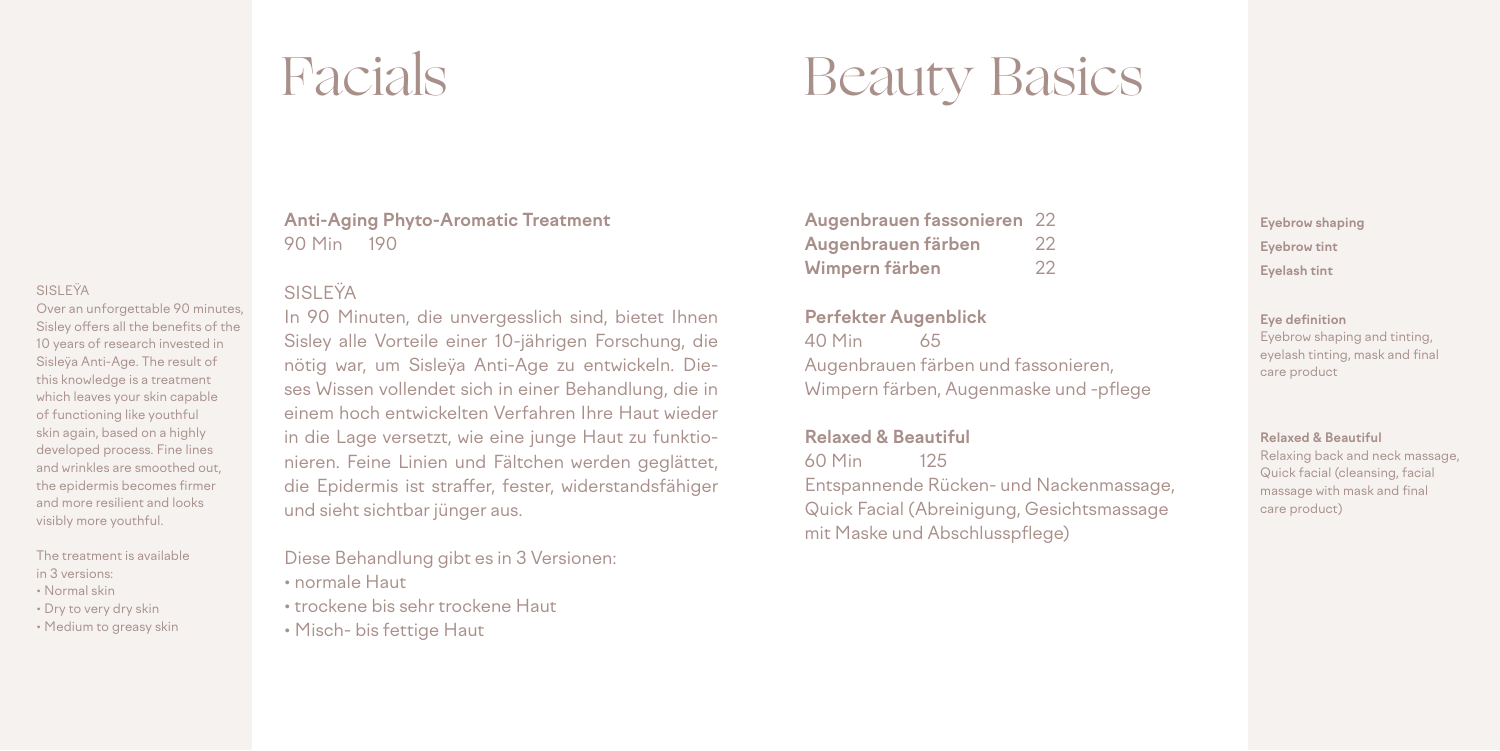# Body Treatment

## **Body peel de Luxe with tailored skincare**

## ACTIVATING & FIGURE-SHAPING or RELAXING & SOOTHING

The body is exfoliated and massaged using Exfoliant Moussant Energisant. Dead skin cells are gently removed, leaving the skin smooth and ideally prepared for the application of skincare products. The chest and décolleté area are smoothed and firmed using Phytobuste. The massage using Soin Velour Corps provides intensive nourishment and care. Le Sculpteur, the highly effective specialist skincare treatment for the silhouette, can be applied to the stomach, hips, thighs and arms, as required. A soothing massage using selected specialist products for the arms and legs completes the treatment and creates a sense of deep relaxation. Your skin is left intensively more nourished, moisturised, smoothed and supple.

**Körperpeeling de Luxe mit abgestimmter Pflege**  50 Min 90

# AKTIVIEREND & FIGURFORMEND oder ENTSPANNEND & BERUHIGEND

Mit Exfoliant Moussant Energisant wird der Körper gepeelt und massiert. Abgestorbene Hautschüppchen werden sanft entfernt, die Haut wirkt geglättet und ist ideal vorbereitet für die nachfolgenden Pflegeprodukte. Mit Phytobuste und Dekolleté wird Büste und Dekolleté geglättet und gestrafft. Die Massage mit Soin Velour Corps wirkt intensiv pflegend und versorgend. Le Sculpteur, die hochwirksame Spezialpflege für die Silhouette, kann auf Wunsch auf Bauch, Hüfte, Oberschenkel und Arme aufgetragen werden. Eine wohltuende Massage mit ausgewählten Spezialprodukten für Arme und Beine rundet Ihr Treatment ab und sorgt für tiefgehende Entspannung. Ihre Haut ist intensiv gepflegt, durchfeuchtet, geglättet und geschmeidig.

# Kids Specials

**6 bis 12 Jahre**  in Begleitung eines Erwachsenen

**Little-Relax-Massage** 25 Min 65

**Mini-Maniküre** Reinigung, Peeling, feilen, lackieren, Glitter-Tattoo, Nail Art Sticker 25 Min 40

**Young-Care** Reinigung, Massage, Abschlusspflege, Mini-Make-up 25 Min 40

**6 to 12 years old** accompanied by an adult

**Little Relaxation Massage**

**Mini-manicure** Cleansing, exfoliation, filing, varnish, glitter tattoo, nail art sticker

**Young Care** Cleansing, massage, final skincare treatment, mini make-up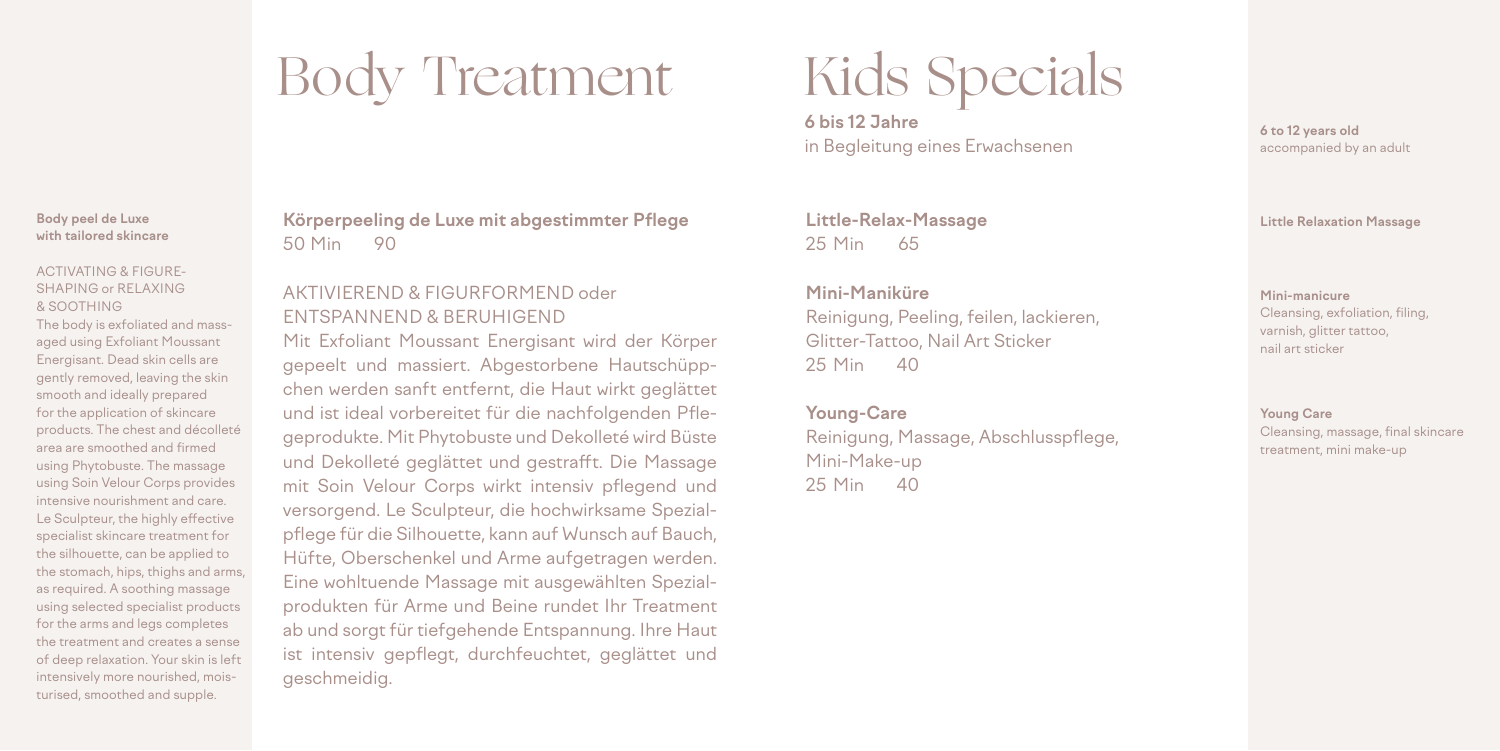

## **Klassische Massage**

Die klassische Massage wird auf Ihre Wünsche und Bedürfnisse abgestimmt. Kräftig, intensiv und aktivierend. Sanft, harmonisierend und entspannend. Nur Rücken, Beine und Arme oder der ganze Körper. Sie buchen Ihre gewünschte Wohlfühl-Dauer mit dem von Ihnen präferierten Behandlungsschwerpunkt.

| 25 Min | 65   |
|--------|------|
| 50 Min | 1()5 |
| 75 Min | 150  |

## **Aromaöl-Massage**

Entspannung für alle Sinne. Wohlduftende Massageöle auf Basis ätherischer Öle werden sanft in die Haut einmassiert und stimulieren so das Nerven-, Blut- und Lymphsystem auf besonders angenehme Art. Wählen Sie nach Lust und Laune Ihre Wohlfühl-Dauer und Ihr bevorzugtes Aromaöl.

25 Min 65 50 Min 105 75 Min 150

# **Hot-Stone-Massage**

In Kombination mit einer wohltuenden Massage werden die erwärmten Basaltsteine auf bestimmte Energiepunkte entlang der Meridiane aufgelegt. Die sanfte Massage löst tiefere Muskelverspannungen, aktiviert den Lymphfluss und wirkt durchblutungsfördernd.

25 Min 65 50 Min 105 75 Min 150

# **Fußreflexzonen-Massage**

Die Fußsohle ist wie eine Landkarte, unterteilt in Areale, die mit bestimmten Organen des Körpers korrespondieren. Diese stimulierende Anwendung wirkt sich positiv auf das entsprechende aus. Stärkt die körpereigenen Reserven und erhöht Ihre Vitalität.

30 Min 75

### **Classic massage**

The classic massage can be tailored to your needs and requirements. Powerful, intensive and activating. Gentle, harmonising and relaxing. Just the back, arms and legs or the whole body. Book your wellbeing session to last along as you need, along with your preferred focal treatment area.

#### **Aromatherapy oil massage**

Relaxation for all the senses. Fragrant massage oils based on essential oils are gently massaged into the skin and in doing so, stimulate the nervous system, circulation and lymph system. Choose your wellbeing session to last along as you need, along with your preferred aromatherapy oil.

### **Hot stone massage**

Warmed basalt stones are placed on specific energy points along the meridian in combination with a soothing massage. The gentle massage relieves deep muscle tension, activates the lymph flow and boosts the circulation.

### **Reflexology massage**

The soles of the feet are like a map, divided into areas which correspond to specific organs in the body. This stimulating treatment then has a positive impact on the corresponding organ. Boosts the body's own reserves and increase vitality.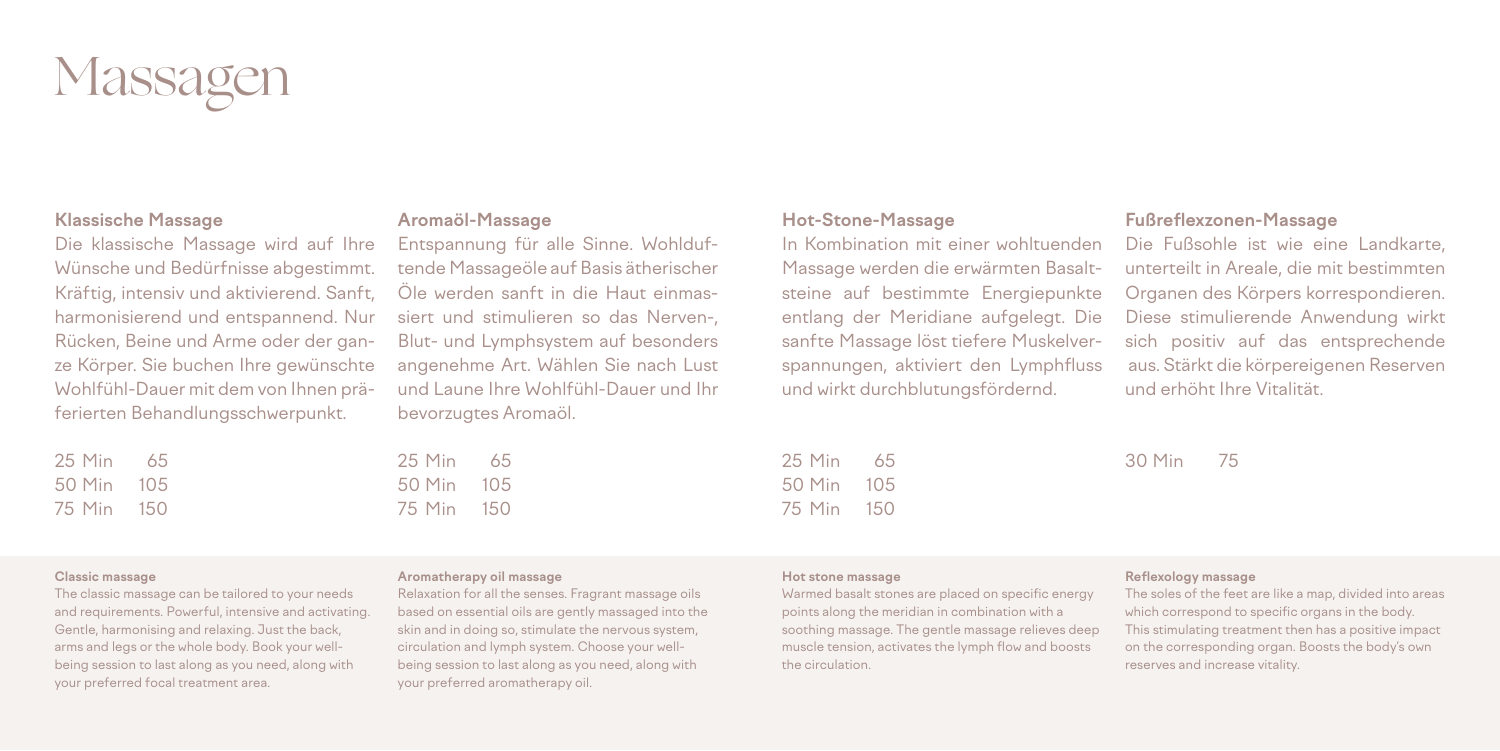

# **Deep-Relaxation-Massage**

Diese sanfte Massage mit temperierter, feuchtigkeitsspendender Honigmilch hat nicht nur den Effekt der Tiefenentspannung von Körper und Geist, sie hinterlässt auch ein sanftes und reich, gepflegtes Hautbild.

## **Kopf-Schulter-Nacken-Massage**

Kopfweh, ade! Die Kombination verschiedener Massage-Techniken mit tiefenentspannender Wirkung löst Blockaden und Verspannungen im Kopf-, Schulter- und Nackenbereich.

## **Bein-Lymphdrainage**

Bei dieser Massage stehen die Beine im Mittelpunkt. Wirkt anregend und entstauend bei schweren und müden Beinen. Regt die Blutzirkulation an und lindert Schwellungen.

## **Gesichts-Lymphdrainage**

Durch spezielle Griffe, sanften Druck und streifende Bewegungen wird der Lymphfluss angeregt und Giftstoffe werden auf natürliche Weise abgeleitet. Der Effekt ist sofort zu sehen. Die Haut ist frisch und die Zeichen der Hautalterung verblassen.

50 Min 105 75 Min 150

50 Min 105

50 Min 105

25 Min 65

## **Deep relaxation massage**

This gentle massage with warm, moisturising honey milk has a deeply relaxing effect on the body and mind as well as creating a rich, gentle and nourished complexion.

### **Head, shoulder & neck massage**

Go away headache! The combination of various massage techniques with a deeply relaxing impact relieves blockages and tensions in the head, shoulder & neck area.

### **Leg lymph drainage**

The legs are the focal point of this massage. Has a stimulating effect on tired, heavy legs and eradicates any blockages. Stimulates the circulation and soothes swelling.

## **Facial lymph drainage**

The lymph flow is stimulated and toxins naturally eradicated using special applications, gentle pressure and stroking motions. The effect is immediately visible. The skin is left fresh and signs of skin ageing begin to fade.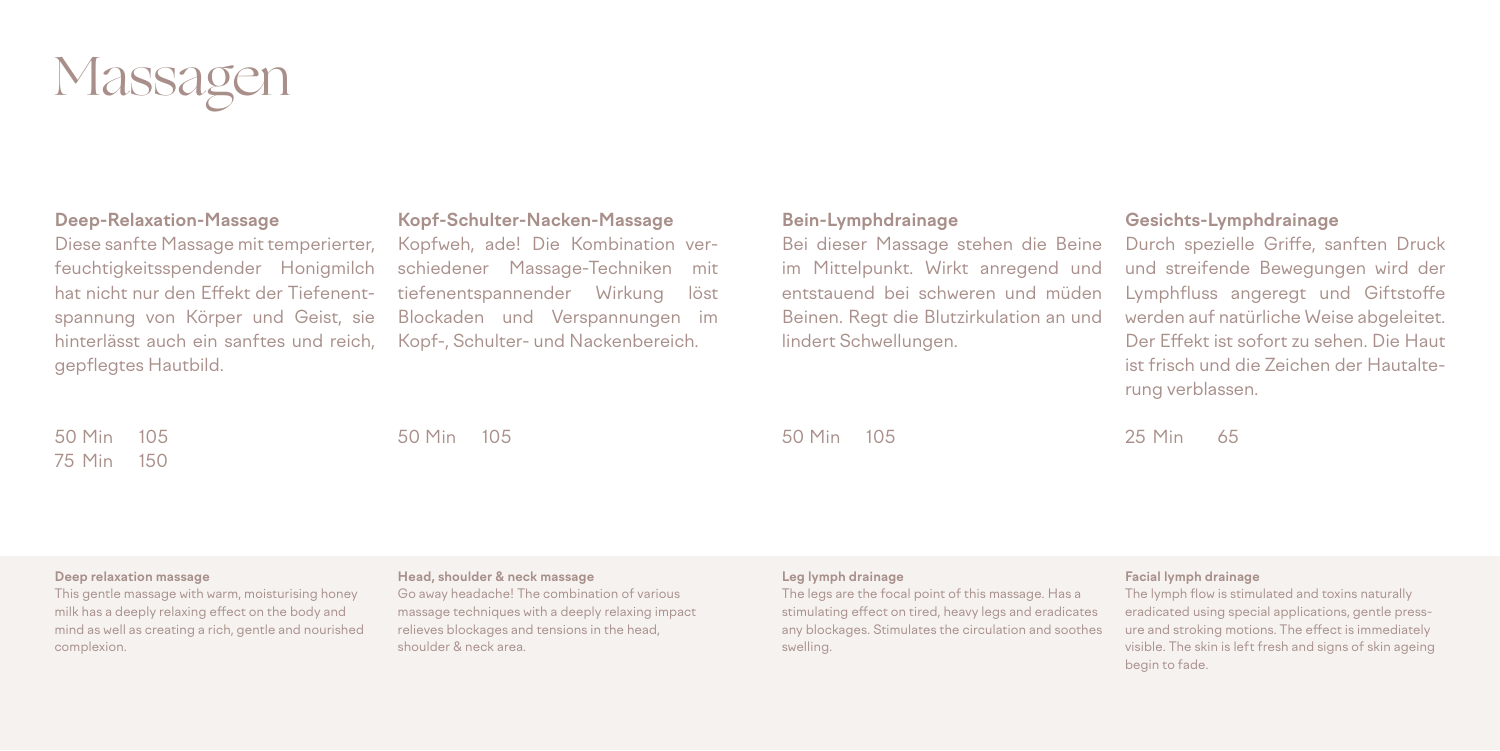# Maniküre

# Pediküre

**Quick manicure** Shaping, varnish

**Manicure without varnish**  Exfoliation, shaping, buffing, hand pack, hand massage

**Manicure with varnish** Exfoliation, shaping, varnish, hand massage

### **Supplement**

OPI GelColor OPI GelColor removal French Nails

**Quick-Maniküre** Formen, lackieren 30 Min 45

**Maniküre ohne Lack**  Peeling, formen, polieren, Handpackung und -massage 60 Min 80

**Maniküre mit Lack** Peeling, formen, lackieren, Handmassage 60 Min 90

# **Aufpreis**

| OPI GelColor-Nagellack           | 38 |
|----------------------------------|----|
| OPI GelColor-Nagellack entfernen | 18 |
| <b>French Nails</b>              | 20 |

**Quick-Pediküre** Formen, lackieren 30 Min 45

**Pediküre ohne Lack** Peeling, Fußbad, formen, polieren, Fußpackung und -massage 60 Min 80

**Pediküre mit Lack**

Peeling, Fußbad, formen, lackieren, Fußmassage 60 Min 90

# **Aufpreis**

| OPI GelColor-Nagellack           | 38 |
|----------------------------------|----|
| OPI GelColor-Nagellack entfernen | 18 |
| French Nails                     | 20 |

**Quick pedicure** Shaping, varnish

**Pedicure without varnish** Exfoliation, foot bath, shaping, buffing, foot pack, foot massage

**Pedicure with varnish** Peeling, foot bath, shaping, varnish, foot massage

**Supplement** OPI GelColor OPI GelColor removal French Nails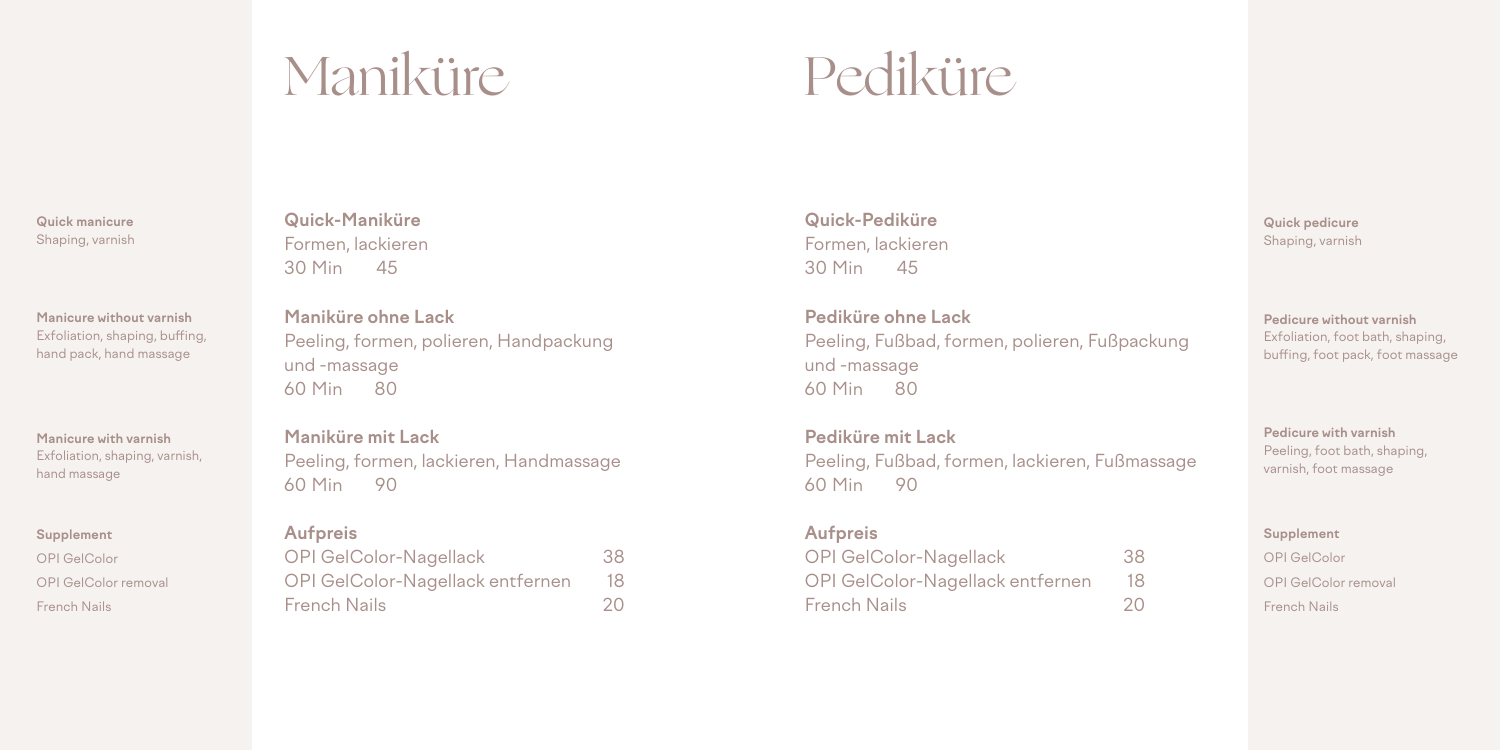# Seefels-Spa

# Seefels-Gym

**Heated lake pool** Swim in Lake Wörthersee all year round in water temperatures of approx. 28 °C.

**Panorama outdoor whirlpool** (37 °C) Relax in the warm water with magnificent views.

**Outdoor pool** During the summer months.

**Relaxation rooms** Daydream and let your thoughts drift.

**Large sunbathing area and jetty in summer** Pure lifestyle by Lake Wörthersee.

**Panorama sauna** (up to 95 °C) **Bio herb sauna** (up to 65 °C) **Steam bath** (up to 46 °C) **Laconium with saltwater steam spray** (up to 55 °C) **Ice fountain Experience showers**

**Beheiztes Seebad**

Sie schwimmen ganzjährig im Wörthersee bei ca. 28 °C Wassertemperatur.

**Panorama-Außenwhirlpool** (37 °C) Entspannen im warmen Wasser mit Ausblick.

**Außenpool** In den Sommermonaten.

## **Ruheräume**

Tagträumen und die Gedanken in die Ferne schweifen lassen.

**Große Liegewiese und Badesteg im Sommer** Lifestyle pur am Wörthersee.

**Panoramasauna** (bis 95 °C) **Bio-Kräutersauna** (bis 65 °C) **Dampfbad** (bis 46 °C) **Sole-Laconium** (bis 55 °C) **Eisbrunnen Erlebnisduschen**

Kraft, Kondition oder Ausdauer trainieren. Body shapen und immer wieder staunen. Über den Logenplatz des Gyms. Mehr als ein Raum mit modernsten Technogym-Geräten, Workout-Area und einem Personal Trainer. Ein Premium-Gym mit faszinierender Architektur und spektakulärem Seeblick. Am Laufband oder Skillmill, auf dem Bike oder Stepper, beim Rudern oder dem Free Weight Workout mit Flying TRX und Power Rack – die Augen sehen und die Gedanken schweifen über den blühenden Schlossgarten dem Wörthersee entgegen.

**Öffnungszeit**  Täglich von 0 bis 24 Uhr Train for strength, fitness or endurance. Get your body in shape and be amazed throughout at this gym which is like the best seat in the house. More than just a room with the latest Technogym equipment, a workout area and personal trainer. A premium gym with fascinating architecture and spectacular lake views. On the treadmill or skillmill, on the bike or stepper, while rowing or undertaking a free weight workout with Flying TRX and Power Rack – let your gaze and thoughts float over the blooming castle gardens to Lake Wörthersee.

**Opening times** Daily, 24 hours

Mit Herausgabe dieser Preisliste verlieren alle vorhergegangenen ihre Gültigkeit. Alle Preise verstehen sich in € inklusive Steuern und Abgaben. Änderungen und Irrtümer vorbehalten. Ausgabe Mai 2022. Publication of this price list renders all previous price lists invalid. All prices cited are in € and include all taxes and duties. Subject to change. Errors excepted. May 2022 edition.